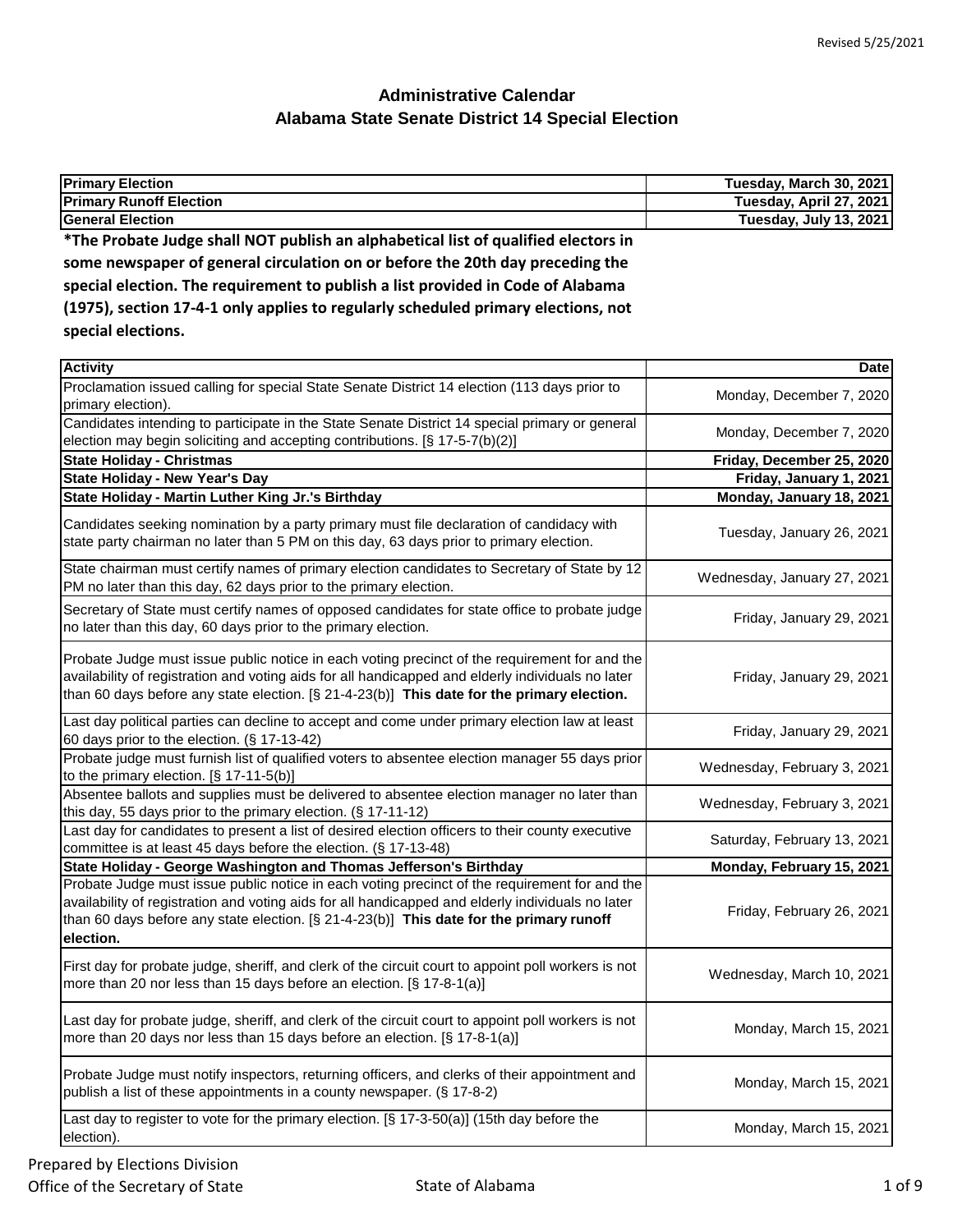| <b>Primary Election</b>                                                                                                                                              | Tuesday, March 30, 2021 |
|----------------------------------------------------------------------------------------------------------------------------------------------------------------------|-------------------------|
| <b>Primary Runoff Election</b>                                                                                                                                       | Tuesday, April 27, 2021 |
| <b>General Election</b>                                                                                                                                              | Tuesday, July 13, 2021  |
| *The Probate Judge shall NOT publish an alphabetical list of qualified electors in                                                                                   |                         |
| some newspaper of general circulation on or before the 20th day preceding the                                                                                        |                         |
| special election. The requirement to publish a list provided in Code of Alabama<br>(1975), section 17-4-1 only applies to regularly scheduled primary elections, not |                         |
|                                                                                                                                                                      |                         |
| special elections.                                                                                                                                                   |                         |
| <b>Activity</b>                                                                                                                                                      | <b>Date</b>             |
| Probate Judge must give notice of election, consisting of date of election and officers and                                                                          |                         |
| subjects to be voted for and on at least 14 days before each election. (§ 17-9-5) This date                                                                          | Tuesday, March 16, 2021 |

| <u>Populo budgo muot givo hotioo ol olootion, oonoloting ol duto ol olootion uhu olilooto</u><br>subjects to be voted for and on at least 14 days before each election. (§ 17-9-5) This date<br>for the primary election.                                                                                                      | Tuesday, March 16, 2021  |
|--------------------------------------------------------------------------------------------------------------------------------------------------------------------------------------------------------------------------------------------------------------------------------------------------------------------------------|--------------------------|
| First day election officials may begin testing automatic tabulating equipment for the primary<br>election to ascertain that equipment will correctly count votes cast. (Adm. Rule 307-X-1-.04)                                                                                                                                 | Tuesday, March 16, 2021  |
| First day probate judge may print poll lists or load registration data into electronic poll books<br>for the primary election. $(S\ S 17-4-2, 17-4-2.1)$                                                                                                                                                                       | Saturday, March 20, 2021 |
| For any absentee application received on or after the 8th day prior to the election that does<br>not contain a copy of an approved form of identification, the absentee election manager shall<br>issue a provisional ballot to that voter.                                                                                    | Monday, March 22, 2021   |
| An application for a voter who requires emergency treatment by a licensed physician within 5<br>days before an election may be forwarded to the absentee election manager by the applicant<br>or by his or her designee.                                                                                                       | Thursday, March 25, 2021 |
| Last day for authority charged to hold a school of instruction for poll workers. Probate judge<br>must notify these election officials of time and place of instruction school and must publish<br>notice at least 48 hours before instruction school takes place; no less than 5 days prior to the<br>election. [§ 17-8-9(a)] | Thursday, March 25, 2021 |
| Last day to make application for absentee ballot for primary election is 5 days prior to the<br>election. [§ 17-11-3(a)]                                                                                                                                                                                                       | Thursday, March 25, 2021 |
| The last day probate judges can deliver election supplies to sheriffs is no less than 3 days<br>before the election. $(\S 17-13-9)$                                                                                                                                                                                            | Saturday, March 27, 2021 |
| If delivered by hand, absentee ballot must be returned to the absentee election manager no<br>later than the close of the next business day preceding the election. [§ 17-11-18(a)]                                                                                                                                            | Monday, March 29, 2021   |
| Last day to postmark absentee ballot being returned by mail to the absentee election<br>manager. [§ 17-11-18(a)]                                                                                                                                                                                                               | Monday, March 29, 2021   |
| <b>Primary Election</b>                                                                                                                                                                                                                                                                                                        | Tuesday, March 30, 2021  |
| Absentee ballots being returned by mail to the absentee election manager must be received<br>no later than noon on this day. [§ 17-11-18(a)]                                                                                                                                                                                   | Tuesday, March 30, 2021  |
| Last day for military and other UOCAVA voters in the primary to postmark an absentee ballot<br>returned by mail to the Absentee Election Manager. [§ 17-11-18(b)]                                                                                                                                                              | Tuesday, March 30, 2021  |
| The medical emergency designee must deliver absentee ballot to absentee election<br>manager no later than noon on this day. [§§ 17-11-18(a), 17-11-3(c)]                                                                                                                                                                       | Tuesday, March 30, 2021  |
| Inspector or returning officer must deliver the ballots and returns to the sheriff. (§ 17-13-12)                                                                                                                                                                                                                               | Tuesday, March 30, 2021  |
| Last day to file petition with probate judge for county offices and with Secretary of State to<br>obtain ballot access as an independent candidate; no later than 5 PM on the day of the<br>primary election. (§ 17-9-3)                                                                                                       | Tuesday, March 30, 2021  |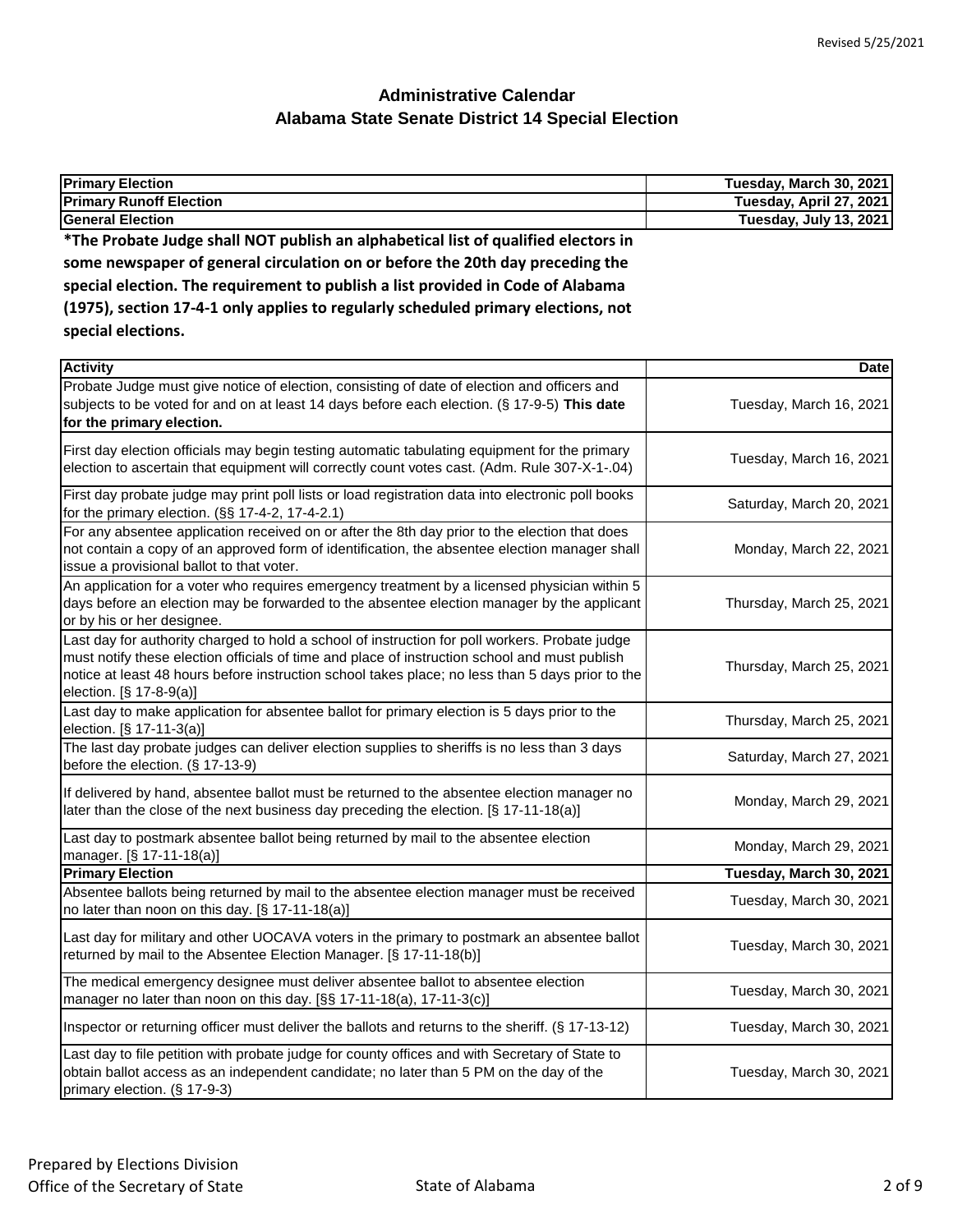| <b>Primary Election</b>                                                            | Tuesday, March 30, 2021 |
|------------------------------------------------------------------------------------|-------------------------|
| <b>Primary Runoff Election</b>                                                     | Tuesday, April 27, 2021 |
| <b>General Election</b>                                                            | Tuesday, July 13, 2021  |
| *The Probate Judge shall NOT publish an alphabetical list of qualified electors in |                         |
| some newspaper of general circulation on or before the 20th day preceding the      |                         |
| special election. The requirement to publish a list provided in Code of Alabama    |                         |
| (1975), section 17-4-1 only applies to regularly scheduled primary elections, not  |                         |
| special elections.                                                                 |                         |
| $A = 1$ and $A = 1$                                                                | <b>D</b> - ( - 1        |
|                                                                                    |                         |

| <b>Activity</b>                                                                                                                                                                                                                                                                                                                                                           | Date                      |
|---------------------------------------------------------------------------------------------------------------------------------------------------------------------------------------------------------------------------------------------------------------------------------------------------------------------------------------------------------------------------|---------------------------|
| Last day to file petitions with the Secretary of State for minor/third parties to gain ballot<br>access as a political party no later than 5 PM on the day of the primary election. [§ 17-6-<br>22(a)(1)]                                                                                                                                                                 | Tuesday, March 30, 2021   |
| Sheriff must deliver certificate of returns to chairman of county executive committee of each<br>political party participating in primary election by 10 AM on the Wednesday following the<br>election. [§ 17-13-14(a)]                                                                                                                                                   | Wednesday, March 31, 2021 |
| The written affirmations of provisional voters, inspector challenge statements, and voter<br>reidentification forms must be delivered by the sheriff to the board of registrars by noon on<br>the day following the election. [§ 17-10-2(d)]                                                                                                                              | Wednesday, March 31, 2021 |
| Deadline for voters whose ballot became provisional due to lack of identification to provide<br>identification (or provisional ballot and identification) including the address and telephone<br>number of the voter to the board of registrars no later than 5 PM. [§ 17-10-2(a)(3)]                                                                                     | Friday, April 2, 2021     |
| Last day candidates who would be eligible to be placed on primary runoff ballot can decline<br>to have his/her name placed on ballot; no more than 3 days after holding the first primary. (§<br>$17-13-19$                                                                                                                                                               | Friday, April 2, 2021     |
| Absentee ballots submitted by UOCAVA voters must be accepted until noon this day. Ballot<br>must have been postmarked no later than election day and meet other absentee ballot<br>requirements to be counted. [§ 17-11-18(b)]                                                                                                                                            | Tuesday, April 6, 2021    |
| County executive committee must meet no later than noon on the Tuesday following the<br>primary to receive, canvass, and tabulate returns by precinct and publicly declare results. (§<br>$17 - 13 - 17$                                                                                                                                                                  | Tuesday, April 6, 2021    |
| The board of registrars must deliver the provisional voter affirmations and inspector<br>challenge statements, with the certified findings attached, to the judge of probate no later<br>than noon, 7 days after the election. [§ 17-10-2(e)]                                                                                                                             | Tuesday, April 6, 2021    |
| The canvassing board shall tabulate provisional ballots which have been certified by the<br>board of registrars at noon 7 days after the election. The canvassing board must certify the<br>results of the provisional votes cast and must post one copy in the courthouse and must seal<br>one copy into a container designated for each political party. [§ 17-10-2(f)] | Tuesday, April 6, 2021    |
| Chairman of county executive committee must certify to chairman of state executive<br>committee a statement and tabulation by precinct of results of primary 7 days after the<br>election. (§ 17-13-17)                                                                                                                                                                   | Tuesday, April 6, 2021    |
| Chairman of state executive committee must meet no later than noon on this day, 8 days<br>following the primary, to certify to Secretary of State and chairman of county executive<br>committee must certify to probate judge names of candidates to be placed on primary runoff<br>ballot. (§ 17-13-17)                                                                  | Wednesday, April 7, 2021  |
| State executive committee must meet and receive, canvass, and tabulate returns and<br>provide Secretary of State with state primary election returns by precinct, no later than noon,<br>8 days following the primary. (§ 17-13-17)                                                                                                                                       | Wednesday, April 7, 2021  |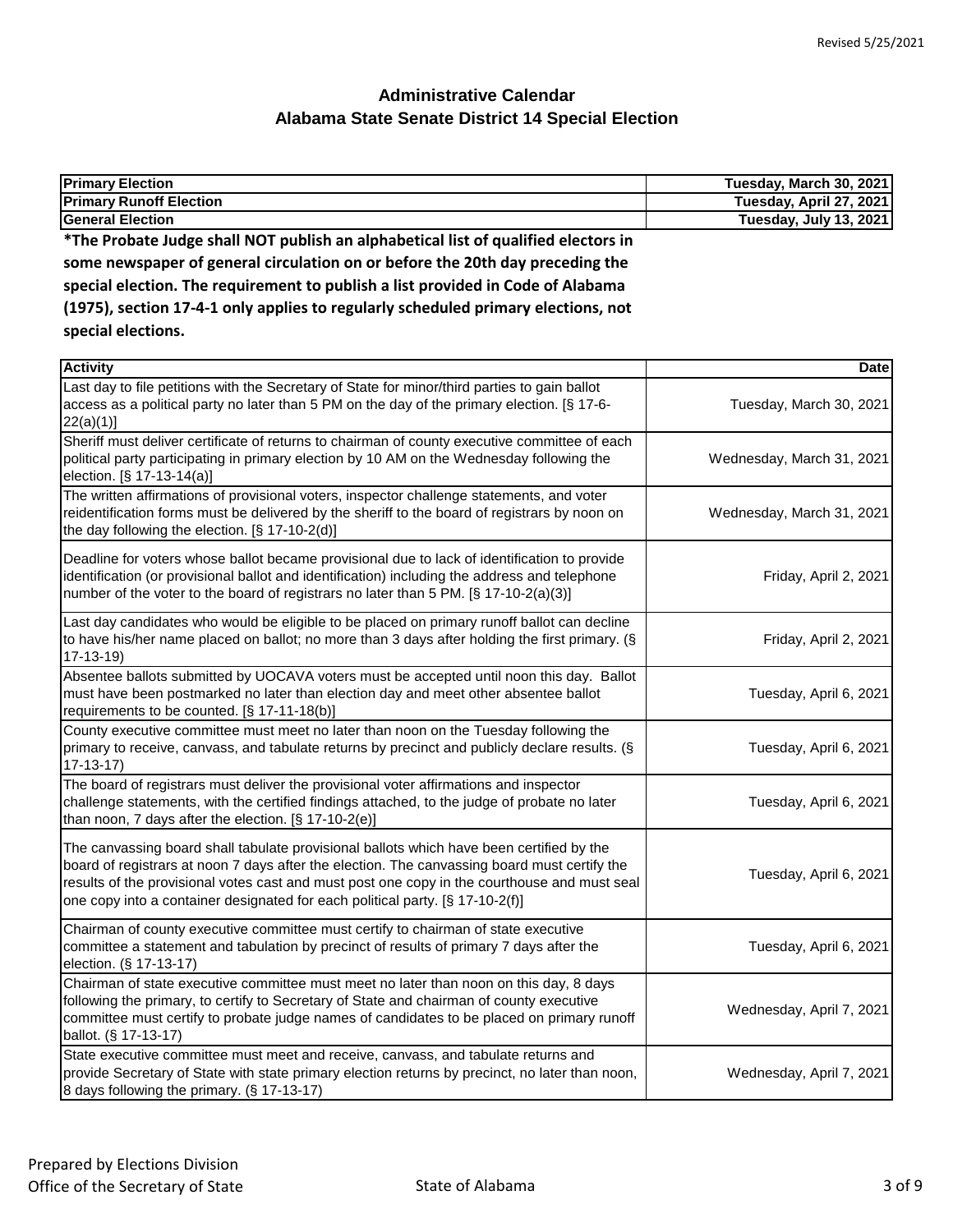| <b>Primary Election</b>                                                            | Tuesday, March 30, 2021 |
|------------------------------------------------------------------------------------|-------------------------|
| <b>Primary Runoff Election</b>                                                     | Tuesday, April 27, 2021 |
| <b>General Election</b>                                                            | Tuesday, July 13, 2021  |
| *The Probate Judge shall NOT publish an alphabetical list of qualified electors in |                         |
| some newspaper of general circulation on or before the 20th day preceding the      |                         |
| special election. The requirement to publish a list provided in Code of Alabama    |                         |
| (1975), section 17-4-1 only applies to regularly scheduled primary elections, not  |                         |
| special elections.                                                                 |                         |
|                                                                                    |                         |

| <b>Activity</b>                                                                                                                                                                                                                                                                                                      | <b>Date</b>              |
|----------------------------------------------------------------------------------------------------------------------------------------------------------------------------------------------------------------------------------------------------------------------------------------------------------------------|--------------------------|
| The Secretary of State shall, within two business days from the date the certification is<br>received from the chair of the state executive committee, certify to the probate judge of any<br>county where a second primary election is to be held the name or names of the candidates<br>certified. [§ 17-13-18(b)] | Friday, April 9, 2021    |
| Last day to register to vote for the primary runoff election. [§ 17-3-50(a)] (15th day before the<br>election)                                                                                                                                                                                                       | Monday, April 12, 2021   |
| Absentee ballots and supplies for primary runoff must be delivered to absentee election<br>manager 14 days after the primary. (§ 17-11-12)                                                                                                                                                                           | Tuesday, April 13, 2021  |
| Probate judge must give notice of election, consisting of date of election and officers and<br>subjects to be voted for and on at least 14 days before each election. (§ 17-9-5) This date<br>for the primary runoff election.                                                                                       | Tuesday, April 13, 2021  |
| First day election officials may begin testing automatic tabulating equipment for the primary<br>runoff election to ascertain that equipment will correctly count votes cast. (Adm. Rule 307-X-<br>$1-.04)$                                                                                                          | Tuesday, April 13, 2021  |
| First day probate judge may print poll lists or load registration data into electronic poll books<br>for the primary runoff election. (§§ 17-4-2, 17-4-2.1)                                                                                                                                                          | Saturday, April 17, 2021 |
| For any absentee application received on or after the 8th day prior to the election that does<br>not contain a copy of an approved form of identification, the absentee election manager shall<br>issue a provisional ballot to that voter.                                                                          | Monday, April 19, 2021   |
| An application for a voter who requires emergency treatment by a licensed physician within 5<br>days before an election may be forwarded to the absentee election manager by the applicant<br>or by his or her designee.                                                                                             | Thursday, April 22, 2021 |
| Last day to make application for absentee ballot for the primary runoff election is 5 days<br>before the election. $[\S 17-11-3(a)]$                                                                                                                                                                                 | Thursday, April 22, 2021 |
| If delivered by hand, absentee ballot must be returned to the absentee election manager no<br>later than the close of business on the last business day prior to the election. [§ 17-11-18(a)]                                                                                                                       | Friday, April 23, 2021   |
| The last day probate judges can deliver election supplies to sheriffs is not less than 3 days<br>before the election. (§ 17-13-9)                                                                                                                                                                                    | Saturday, April 24, 2021 |
| Last day to postmark an absentee ballot being returned by mail to the absentee election<br>manager. (§ 17-11-18(a)] See exception for UOCAVA voters.                                                                                                                                                                 | Saturday, April 24, 2021 |
| State Holiday - Confederate Memorial Day                                                                                                                                                                                                                                                                             | Monday, April 26, 2021   |
| <b>Primary Runoff Election</b>                                                                                                                                                                                                                                                                                       | Tuesday, April 27, 2021  |
| Absentee ballots being returned by mail to the absentee election manager must be received<br>no later than noon on this day. [§ 17-11-18(a)]                                                                                                                                                                         | Tuesday, April 27, 2021  |
| The inspector or returning officer must deliver the ballots and returns to the Sheriff. (§ 17-13-<br>12)                                                                                                                                                                                                             | Tuesday, April 27, 2021  |
| Last day for military and other UOCAVA voters in the primary runoff to postmark an absentee<br>ballot returned by mail to the Absentee Election Manager. [§ 17-11-18(b)]                                                                                                                                             | Tuesday, April 27, 2021  |
| The medical emergency designee must deliver absentee ballot to absentee election<br>manager no later than noon on this day. [§§ 17-11-18(a), 17-11-3(c)]                                                                                                                                                             | Tuesday, April 27, 2021  |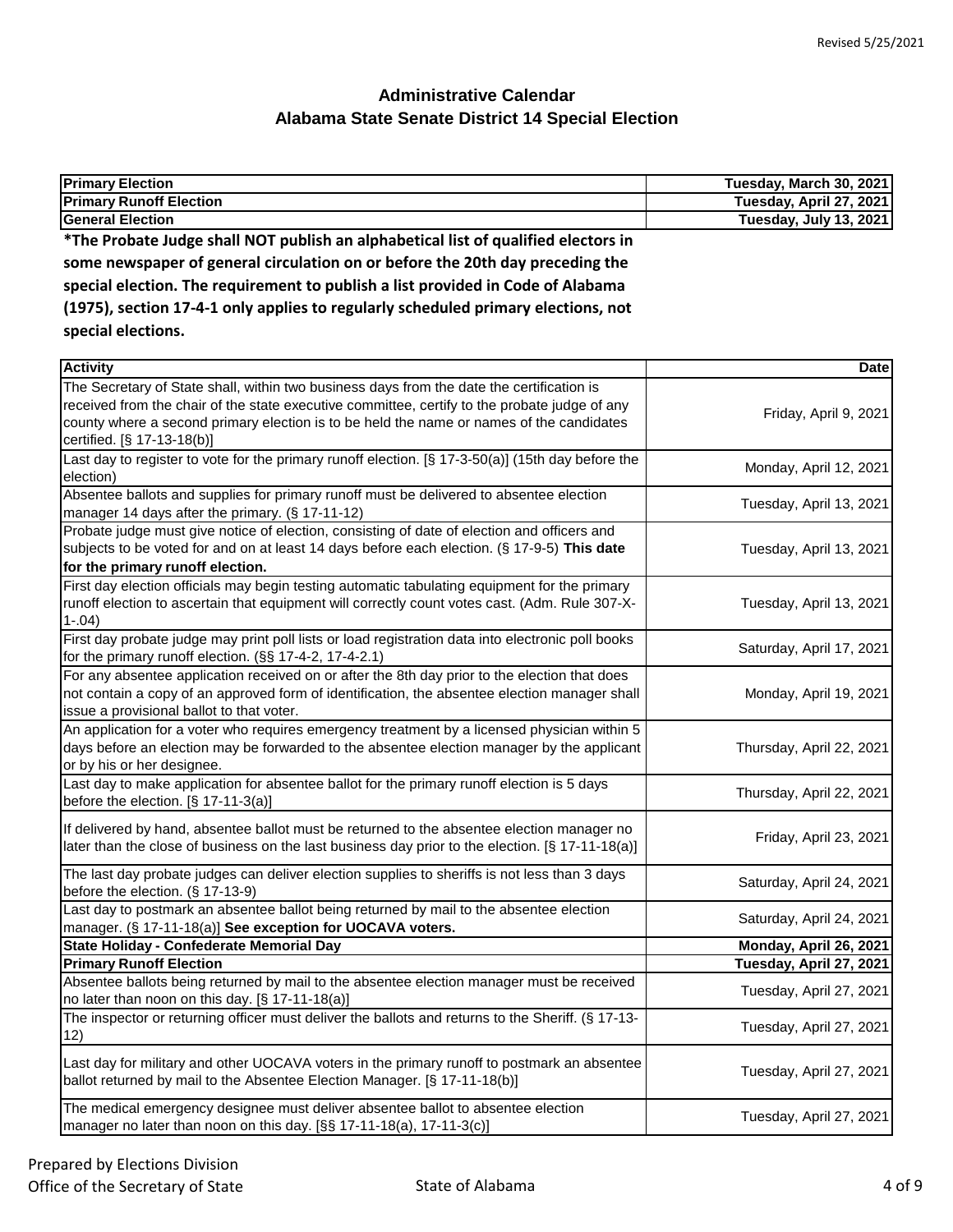| <b>Primary Election</b>                                                                                                                                                                                                                                                                                                                                                     | Tuesday, March 30, 2021   |
|-----------------------------------------------------------------------------------------------------------------------------------------------------------------------------------------------------------------------------------------------------------------------------------------------------------------------------------------------------------------------------|---------------------------|
| <b>Primary Runoff Election</b>                                                                                                                                                                                                                                                                                                                                              | Tuesday, April 27, 2021   |
| <b>General Election</b>                                                                                                                                                                                                                                                                                                                                                     | Tuesday, July 13, 2021    |
| *The Probate Judge shall NOT publish an alphabetical list of qualified electors in                                                                                                                                                                                                                                                                                          |                           |
| some newspaper of general circulation on or before the 20th day preceding the                                                                                                                                                                                                                                                                                               |                           |
| special election. The requirement to publish a list provided in Code of Alabama                                                                                                                                                                                                                                                                                             |                           |
| (1975), section 17-4-1 only applies to regularly scheduled primary elections, not                                                                                                                                                                                                                                                                                           |                           |
| special elections.                                                                                                                                                                                                                                                                                                                                                          |                           |
|                                                                                                                                                                                                                                                                                                                                                                             |                           |
| <b>Activity</b>                                                                                                                                                                                                                                                                                                                                                             | Date                      |
| Sheriff must deliver certificate of returns to chairman of county executive committee of each<br>political party participating in primary runoff election by 10 AM on the Wednesday following<br>the primary runoff. $[§ 17-13-14(a)]$                                                                                                                                      | Wednesday, April 28, 2021 |
| The written affirmations of provisional voters, inspector challenge statements, and voter                                                                                                                                                                                                                                                                                   |                           |
| reidentification forms must be delivered by the sheriff to the board of registrars by noon on<br>the day following the election. [§ 17-10-2(d)]                                                                                                                                                                                                                             | Wednesday, April 28, 2021 |
| Deadline for voters whose ballot became provisional due to lack of identification to provide<br>identification (or provisional ballot and identification) including the address and telephone<br>number of the voter to the board of registrars no later than 5 PM. [§ 17-10-2(a)(3)]                                                                                       | Friday, April 30, 2021    |
| Last day for Absentee Election Manager to receive a ballot cast by military or other UOCAVA<br>voters and returned by mail for the primary runoff election. Ballots must have been<br>postmarked no later than election day and meet other absentee ballot requirements to be<br>counted. [§ 17-11-18(b)]                                                                   | Tuesday, May 4, 2021      |
| The board of registrars must deliver the provisional voter affirmations and inspector<br>challenge statements, with the certified findings attached, to the probate judge no later than<br>noon, 7 days after the election. [§ 17-10-2(e)]                                                                                                                                  | Tuesday, May 4, 2021      |
| At noon, the canvassing board shall tabulate provisional ballots which have been certified by<br>the board of registrars. The canvassing board must certify the results of the provisional votes<br>cast and must post one copy in the courthouse and must seal one copy into a container<br>designated for each political party, 7 days after the election. [§ 17-10-2(f)] | Tuesday, May 4, 2021      |
| Last day for county executive committee to meet and receive, canvass, and tabulate returns<br>by precinct and publicly declare results of primary runoff election is no later than the second<br>Friday following second primary. [§ 17-13-18(d)]                                                                                                                           | Friday, May 7, 2021       |
| Last day for chairman of county executive committee to meet and certify to chairman of state<br>executive committee a statement and tabulation by precincts of results of primary runoff is<br>the second Monday following runoff, no later than noon. [§ 17-13-18(d)]                                                                                                      | Monday, May 10, 2021      |
| State executive committee must meet at state capitol and receive, canvass, and tabulate<br>returns and provide Secretary of State with primary runoff election returns by precinct on the<br>third Wednesday following the primary runoff election. [§ 17-13-18(d)]                                                                                                         | Wednesday, May 12, 2021   |
| Chairman of state executive committee must certify names of those who have been<br>nominated in first or second primary election as candidates of his/her party to Secretary of<br>State no later than noon on the third Wednesday following the runoff. [§ 17-13-18(d)]                                                                                                    | Wednesday, May 12, 2021   |
| Secretary of State must certify names of opposed candidates to be placed on the general<br>election ballot to the probate judge no later than this day. (§ 17-6-21)                                                                                                                                                                                                         | Friday, May 14, 2021      |
| Probate judge must issue public notice in each voting precinct of the requirement for and the<br>availability of registration and voting aids for all handicapped and elderly individuals no later<br>than 60 days before any state election. $[\S 21-4-23(b)]$ This date for the general election.                                                                         | Friday, May 14, 2021      |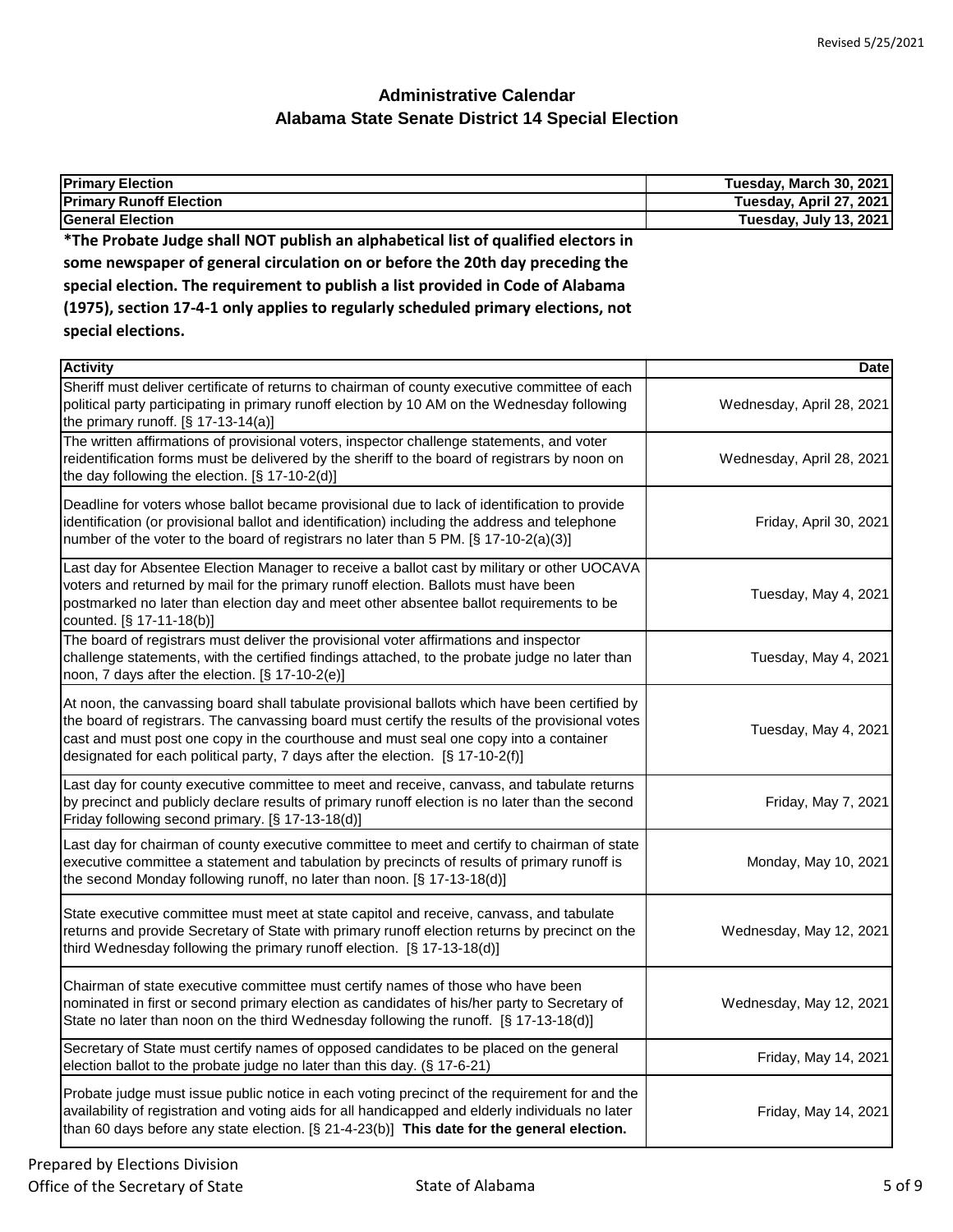| <b>Primary Election</b>                                                                                           | Tuesday, March 30, 2021 |
|-------------------------------------------------------------------------------------------------------------------|-------------------------|
| <b>Primary Runoff Election</b>                                                                                    | Tuesday, April 27, 2021 |
| <b>General Election</b>                                                                                           | Tuesday, July 13, 2021  |
| *The Probate Judge shall NOT publish an alphabetical list of qualified electors in                                |                         |
| الناقل الشمار التقارب المتحل المتحل المستقرح والمتحل والمتحل والمستقر والمتحل والمستقر والمتحل والمستقرة والمستقر |                         |

**some newspaper of general circulation on or before the 20th day preceding the special election. The requirement to publish a list provided in Code of Alabama (1975), section 17-4-1 only applies to regularly scheduled primary elections, not special elections.**

| <b>Activity</b>                                                                                                                                                                                                                                                                                                                                                                                       | <b>Date</b>                 |
|-------------------------------------------------------------------------------------------------------------------------------------------------------------------------------------------------------------------------------------------------------------------------------------------------------------------------------------------------------------------------------------------------------|-----------------------------|
| Last day for probate judge to furnish list of qualified voters to absentee election manager is<br>55 days prior to the general election. [§ 17-11-5(b)]                                                                                                                                                                                                                                               | Wednesday, May 19, 2021     |
| Last day for absentee ballots and supplies to be delivered to absentee election manager no<br>later than 55 days prior to the general election. (§ 17-11-2)                                                                                                                                                                                                                                           | Wednesday, May 19, 2021     |
| Absentee election manager must file list of applications for absentee ballots from primary<br>election with probate judge 60 days after the primary. [§ 17-11-5(c)]                                                                                                                                                                                                                                   | Saturday, May 29, 2021      |
| <b>State Holiday - National Memorial Day</b>                                                                                                                                                                                                                                                                                                                                                          | <b>Monday, May 31, 2021</b> |
| State Holiday - Jefferson Davis' Birthday                                                                                                                                                                                                                                                                                                                                                             | Monday, June 7, 2021        |
| First day for probate judge, sheriff, and clerk of the circuit court to appoint poll workers no<br>more than 20 nor less than 15 days. [§ 17-8-1(a)]                                                                                                                                                                                                                                                  | Wednesday, June 23, 2021    |
| Absentee election manager must file list of applications for absentee ballots from primary<br>runoff election with probate judge 60 days after the election. [§ 17-11-5(c)]                                                                                                                                                                                                                           | Saturday, June 26, 2021     |
| Last day for probate judge, sheriff, and clerk of the circuit court to appoint poll workers no<br>more than 20 nor less than 15 days before an election. [§ 17-8-1(a)] Probate judge must<br>notify inspectors and returning officers of their appointment and publish a list of these<br>appointments in a county newspaper no more than 20 nor less than 15 days before an<br>election. (§ 17-18-2) | Monday, June 28, 2021       |
| Last day to register to vote for general election. [§ 17-3-50(a)] (15th day before the election)                                                                                                                                                                                                                                                                                                      | Monday, June 28, 2021       |
| Last day for probate judge to give notice of general election, consisting of date of election<br>and officers and subjects to be voted for and on at least 14 days before each election. (§ 17-<br>$9-5)$                                                                                                                                                                                             | Tuesday, June 29, 2021      |
| First day election officials may begin testing automatic tabulating equipment for the general<br>election to ascertain that equipment will correctly count votes cast. (Adm. Rule 307-X-1-.04)                                                                                                                                                                                                        | Tuesday, June 29, 2021      |
| First day probate judge may print poll lists or load registration data into electronic poll books<br>for the general election. (§§ 17-4-2, 17-4-2.1)                                                                                                                                                                                                                                                  | Saturday, July 3, 2021      |
| State Holiday - Independence Day Recognized                                                                                                                                                                                                                                                                                                                                                           | Monday, July 5, 2021        |
| For any absentee application received on or after the 8th day prior to the election that does<br>not contain a copy of an approved form of identification, the absentee election manager shall<br>issue a provisional ballot to that voter.                                                                                                                                                           | Monday, July 5, 2021        |
| Absentee applications returned by mail must be received not less than 7 days prior to the<br>election. (§ 17-11-3)                                                                                                                                                                                                                                                                                    | Tuesday, July 6, 2021       |
| An application for a voter who requires emergency treatment by a licensed physician within 5<br>days before an election may be forwarded to the absentee election manager by the applicant<br>or by his or her designee.                                                                                                                                                                              | Thursday, July 8, 2021      |
| Last day for authority charged to hold a school of instruction for poll workers. Probate judge<br>must notify these election officials of time and place of instruction school and must publish<br>notice at least 48 hours before instruction school takes place; not less than 5 days prior to<br>the election. $[§ 17-8-9(a)]$                                                                     | Thursday, July 8, 2021      |
| Last day to hand deliver an application for absentee ballot for the general election is not less<br>than 5 days before the election. (§ 17-11-3)                                                                                                                                                                                                                                                      | Thursday, July 8, 2021      |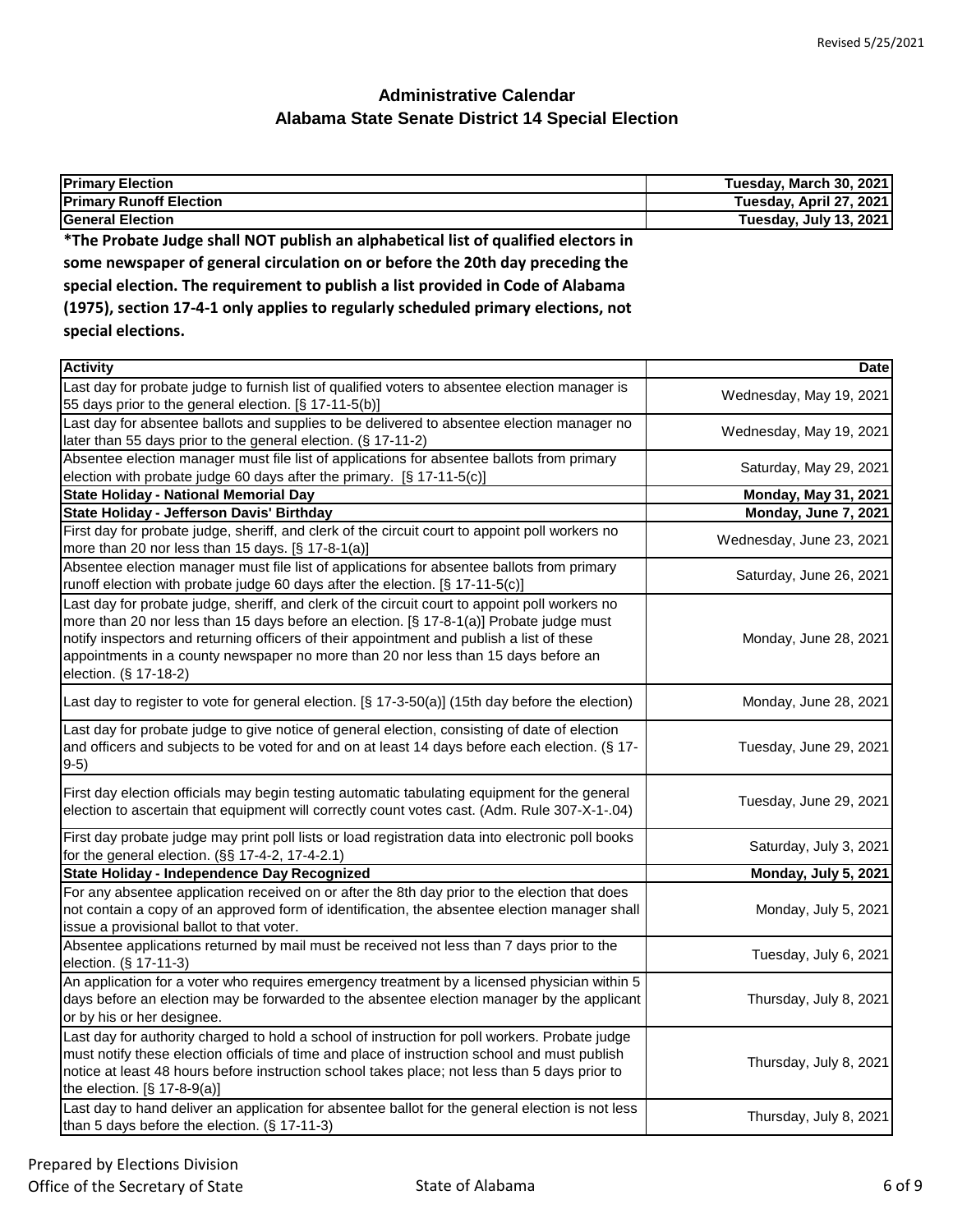| <b>Primary Election</b>                                                                                         | Tuesday, March 30, 2021 |
|-----------------------------------------------------------------------------------------------------------------|-------------------------|
| <b>Primary Runoff Election</b>                                                                                  | Tuesday, April 27, 2021 |
| <b>General Election</b>                                                                                         | Tuesday, July 13, 2021  |
| *The Probate Judge shall NOT publish an alphabetical list of qualified electors in                              |                         |
| the company of the company of the company of the following and the company of the company of the company of the |                         |

**some newspaper of general circulation on or before the 20th day preceding the special election. The requirement to publish a list provided in Code of Alabama (1975), section 17-4-1 only applies to regularly scheduled primary elections, not special elections.**

| <b>Activity</b>                                                                                                                                                                                                                                                                                                                                                                                                                                                                                                                                                                                                                                                  | <b>Date</b>              |
|------------------------------------------------------------------------------------------------------------------------------------------------------------------------------------------------------------------------------------------------------------------------------------------------------------------------------------------------------------------------------------------------------------------------------------------------------------------------------------------------------------------------------------------------------------------------------------------------------------------------------------------------------------------|--------------------------|
| Last day probate judge can deliver election supplies to sheriff is not less than 3 days before<br>the election. $(\S 17-13-9)$                                                                                                                                                                                                                                                                                                                                                                                                                                                                                                                                   | Saturday, July 10, 2021  |
| Last day to hand-deliver an absentee ballot to the absentee election manager is the date<br>prior to the day of the election. [§ 17-11-18(a)]                                                                                                                                                                                                                                                                                                                                                                                                                                                                                                                    | Monday, July 12, 2021    |
| The chair of each local political party as defined in Section 17-13-40, any person whose<br>name is on the ballot as an independent, and any announced or known write-in candidates<br>shall be given a minimum of 24 hours notice of the time and place where the canvassing<br>board will meet to determine the number of write-in votes cast for each office on the ballot,<br>ballot image, results tape, or other media prescribed by the Secretary of State by<br>administrative rule and shall be permitted to be present when the determination is made. [§<br>$17 - 6 - 28(c)$                                                                          | Monday, July 12, 2021    |
| <b>General Election</b>                                                                                                                                                                                                                                                                                                                                                                                                                                                                                                                                                                                                                                          | Tuesday, July 13, 2021   |
| Absentee ballots being returned by mail to the absentee election manager must be received<br>no later than noon on this day. [§ 17-11-18(a)]                                                                                                                                                                                                                                                                                                                                                                                                                                                                                                                     | Tuesday, July 13, 2021   |
| Last day for military and other UOCAVA voters in the general election to postmark an<br>absentee ballot returned by mail to the Absentee Election Manager. [§ 17-11-18(b)]                                                                                                                                                                                                                                                                                                                                                                                                                                                                                       | Tuesday, July 13, 2021   |
| The medical emergency designee must deliver absentee ballot to absentee election<br>manager no later than noon on this day. [§§ 17-11-18(a), 17-11-3(c)]                                                                                                                                                                                                                                                                                                                                                                                                                                                                                                         | Tuesday, July 13, 2021   |
| Inspectors or returning officer must deliver ballots and returns to sheriff. (§ 17-12-8)                                                                                                                                                                                                                                                                                                                                                                                                                                                                                                                                                                         | Tuesday, July 13, 2021   |
| Upon the closing of the polls, all write-in votes, which may be in the form of a ballot or, if an<br>electronic voting system is utilized in the polling place, a ballot image, results tape, or other<br>media as prescribed by the Secretary of State by administrative rule, from each polling place<br>in the county shall be returned to a central location in the county as determined by the<br>probate judge where the canvassing board shall determine the number of write-in votes cast<br>for each office on the ballot, ballot image, results tape, or other media as prescribed by the<br>Secretary of State by administrative rule. [§ 17-6-28(c)] | Tuesday, July 13, 2021   |
| The written affirmations of provisional voters, inspector challenge statements, and voter<br>reidentification forms must be delivered by the sheriff to the board of registrars by noon on<br>the day following the election. [§ 17-10-2(d)]                                                                                                                                                                                                                                                                                                                                                                                                                     | Wednesday, July 14, 2021 |
| Deadline for voters whose ballot became provisional due to lack of identification to provide<br>identification (or provisional ballot and identification) including the address and telephone<br>number of the voter to the board of registrars no later than 5 PM. [§ 17-10-2(a)(3)]                                                                                                                                                                                                                                                                                                                                                                            | Friday, July 16, 2021    |
| The county canvassing board must prepare and transmit to the Secretary of State a written<br>report itemizing the number of write-in votes cast for each separate federal or state office<br>and the total votes cast for each of the candidates (top two) receiving the greatest number of<br>votes for that office. $[\S 17-6-28(c)]$                                                                                                                                                                                                                                                                                                                          | Friday, July 16, 2021    |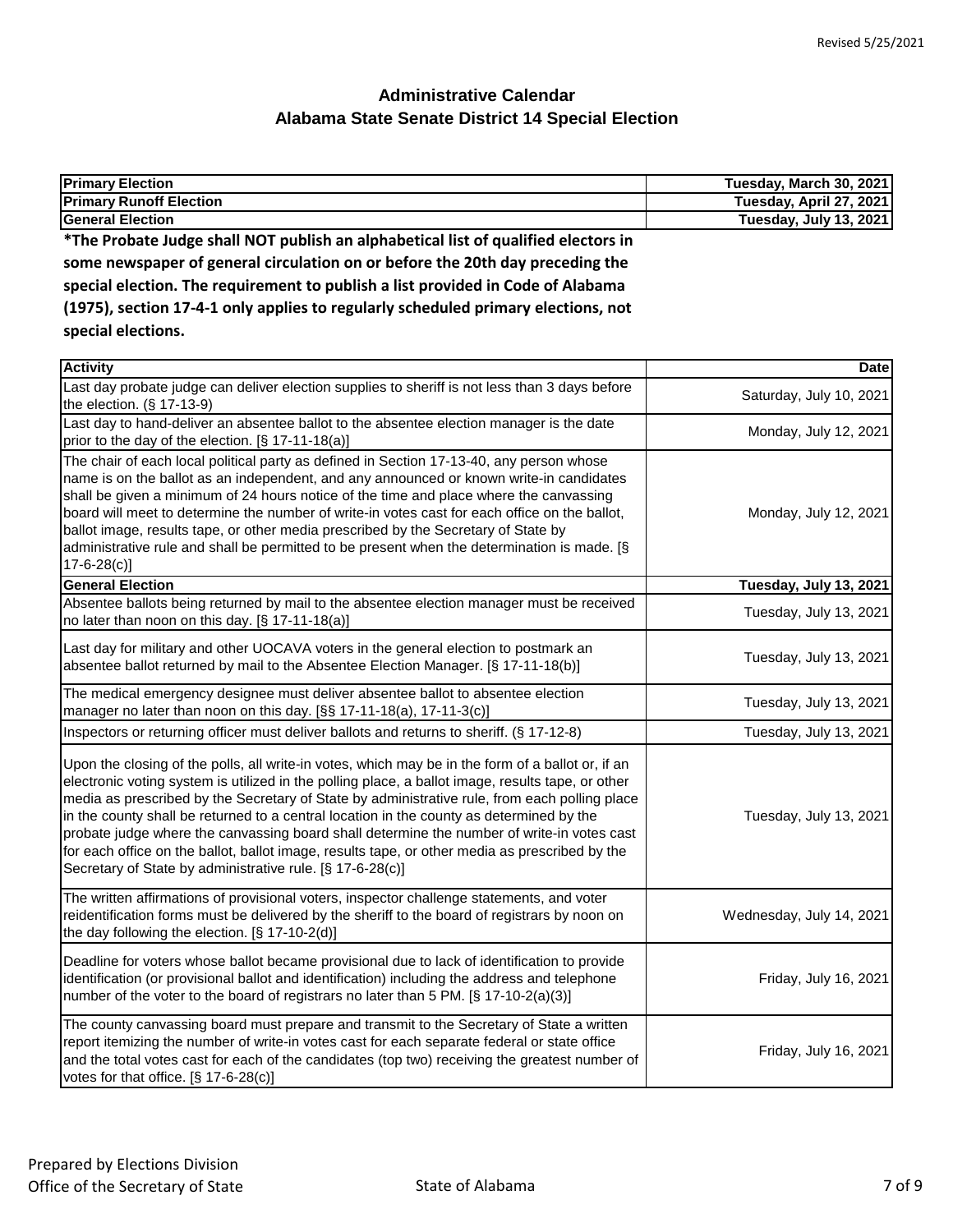| <b>Primary Election</b>                                                                                                                                                                                                                                                                                                                                                                                                                                                                                                                                                                                                                                                                                                                                                                                                                                                                                                                                                                 | Tuesday, March 30, 2021 |
|-----------------------------------------------------------------------------------------------------------------------------------------------------------------------------------------------------------------------------------------------------------------------------------------------------------------------------------------------------------------------------------------------------------------------------------------------------------------------------------------------------------------------------------------------------------------------------------------------------------------------------------------------------------------------------------------------------------------------------------------------------------------------------------------------------------------------------------------------------------------------------------------------------------------------------------------------------------------------------------------|-------------------------|
| <b>Primary Runoff Election</b>                                                                                                                                                                                                                                                                                                                                                                                                                                                                                                                                                                                                                                                                                                                                                                                                                                                                                                                                                          | Tuesday, April 27, 2021 |
| <b>General Election</b>                                                                                                                                                                                                                                                                                                                                                                                                                                                                                                                                                                                                                                                                                                                                                                                                                                                                                                                                                                 | Tuesday, July 13, 2021  |
| *The Probate Judge shall NOT publish an alphabetical list of qualified electors in                                                                                                                                                                                                                                                                                                                                                                                                                                                                                                                                                                                                                                                                                                                                                                                                                                                                                                      |                         |
| some newspaper of general circulation on or before the 20th day preceding the                                                                                                                                                                                                                                                                                                                                                                                                                                                                                                                                                                                                                                                                                                                                                                                                                                                                                                           |                         |
| special election. The requirement to publish a list provided in Code of Alabama                                                                                                                                                                                                                                                                                                                                                                                                                                                                                                                                                                                                                                                                                                                                                                                                                                                                                                         |                         |
| (1975), section 17-4-1 only applies to regularly scheduled primary elections, not                                                                                                                                                                                                                                                                                                                                                                                                                                                                                                                                                                                                                                                                                                                                                                                                                                                                                                       |                         |
| special elections.                                                                                                                                                                                                                                                                                                                                                                                                                                                                                                                                                                                                                                                                                                                                                                                                                                                                                                                                                                      |                         |
|                                                                                                                                                                                                                                                                                                                                                                                                                                                                                                                                                                                                                                                                                                                                                                                                                                                                                                                                                                                         |                         |
| <b>Activity</b>                                                                                                                                                                                                                                                                                                                                                                                                                                                                                                                                                                                                                                                                                                                                                                                                                                                                                                                                                                         | <b>Date</b>             |
| The county canvassing board must post a notice stating the number of write-in votes cast in<br>each office on the ballot and, for each specific county office on the ballot, stating whether the<br>number of write-in votes cast for the office is greater than or equal to the difference in votes<br>between the candidates receiving the greatest number of votes for the specific county office.<br>The notice shall be posted on the door of the courthouse and any other place deemed<br>appropriate by the canvassing board including, but not limited to, a county website. [§ 17-6-<br>$28(c)$ ]                                                                                                                                                                                                                                                                                                                                                                              | Monday, July 19, 2021   |
| The county canvassing board must determine whether the number of write-in votes cast is<br>greater than or equal to the difference in votes between the candidates receiving the greatest<br>number of votes for the specific county office. [§ 17-6-28(c)]                                                                                                                                                                                                                                                                                                                                                                                                                                                                                                                                                                                                                                                                                                                             | Monday, July 19, 2021   |
| Upon receipt of all county reports setting out the number of write-in votes for each federal or<br>state office, the Secretary of State shall determine whether the number of write-in votes cast<br>statewide for any specific federal or state office is greater than or equal to the difference in<br>votes between the candidates receiving the greatest number of votes for that office. In the<br>event the Secretary of State determines that the number of write-in votes cast statewide for<br>any federal or state office is greater than or equal to the difference in votes between the<br>candidates receiving the greatest number of votes for that office, no later than noon on the<br>first Monday following the election, the Secretary of State shall notify each probate judge<br>from a county where write-in votes for that office were cast that the write-in votes for that<br>office shall be counted and reported as provided in this section. [§ 17-6-28(c)] | Monday, July 19, 2021   |
| Last day for Absentee Election Manager to receive a ballot cast by military or other UOCAVA<br>voters and returned by mail for the general election. [§ 17-11-18(b)]                                                                                                                                                                                                                                                                                                                                                                                                                                                                                                                                                                                                                                                                                                                                                                                                                    | Tuesday, July 20, 2021  |
| Upon determining the number of write-in votes as required, all ballots, ballot images, or<br>results tapes with write-in votes shall be delivered to the sheriff who shall securely keep them<br>in the same manner as provisional ballots are kept. $[\S 17-10-2(d)]$                                                                                                                                                                                                                                                                                                                                                                                                                                                                                                                                                                                                                                                                                                                  | Tuesday, July 20, 2021  |
| When the number of write-in votes for any specific office is greater than or equal to the<br>difference in votes between the candidates receiving the greatest number of votes for that<br>office write-in votes shall be counted at the same time and in the same manner as<br>provisional ballots are counted. [§ 17-10-2(f)]                                                                                                                                                                                                                                                                                                                                                                                                                                                                                                                                                                                                                                                         | Tuesday, July 20, 2021  |
| The board of registrars must deliver the provisional voter affirmations and inspector<br>challenge statements, with the certified findings attached, to the probate judge, no later than<br>noon, 7 days after the election. [§ 17-10-2(e)]                                                                                                                                                                                                                                                                                                                                                                                                                                                                                                                                                                                                                                                                                                                                             | Tuesday, July 20, 2021  |
| The canvassing board for poll workers shall tabulate provisional ballots which have been<br>certified by the board of registrars. The canvassing board must certify the results of the<br>provisional votes cast and must post one copy in the courthouse and must seal one copy into<br>a container designated for each political party at noon, 7 days after the election. [§ 17-10-<br>$2(f)$ ]                                                                                                                                                                                                                                                                                                                                                                                                                                                                                                                                                                                      | Tuesday, July 20, 2021  |